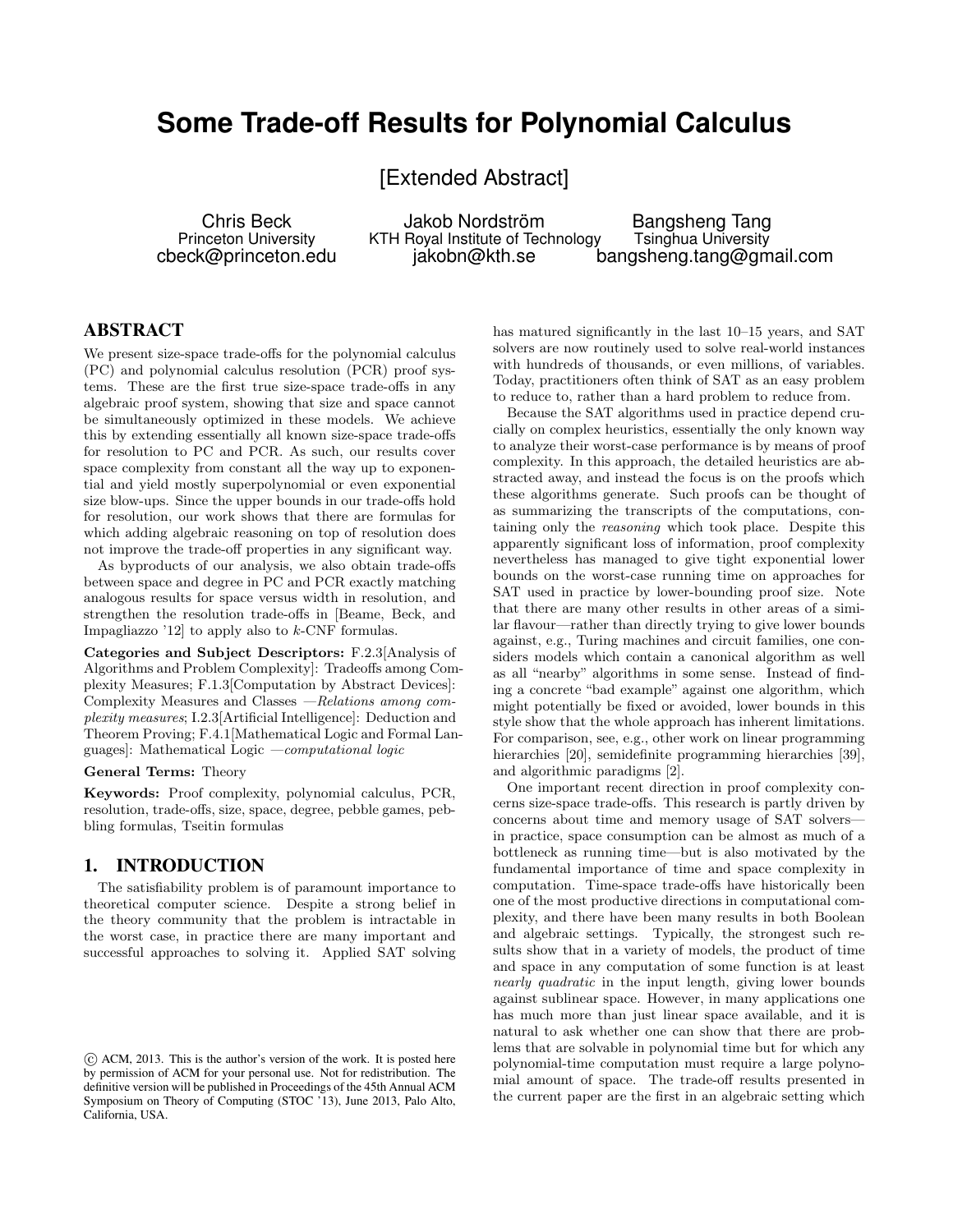obtain superpolynomial time blow-up even in the superlinear space regime and also exponential blow-up for sublinear (but polynomial) space, and which still take place in a model which captures practical algorithms.

Our focus in this paper is on the proof systems polynomial calculus and resolution. Resolution is arguably the most well-studied proof system in proof complexity, and is directly connected with modern SAT solvers based on DPLL [25, 24] with clause learning, also known as *conflict-driven* clause-learning (CDCL) solvers [6, 31]. These algorithms use heuristic-driven backtracking search combined with a dynamic programming technique, and so far have clearly been the most successful approach to solving SAT in practice. Polynomial calculus instead takes an algebraic view of SAT. In this proof system, the disjunctive clauses of a CNF formula are translated into polynomials, and computations in the ideal generated by these polynomials show whether they have a common root or not, corresponding to a satisfying assignment for the formula. It was shown in [22] that such an algebraic approach might be significantly better than resolution-based approaches on some instances, and would never be much worse, so it might ultimately lead to a more "well-rounded" SAT solver. Phrased in the language of proof complexity, the extra expressive power of polynomials can lead to significantly more efficient proofs in terms of size, and perhaps also space. It was suggested in [22] that if our understanding of suitable heuristics could be improved, these algebraic techniques could become competitive with resolution and provide a way around some of the bottlenecks encountered for CDCL solvers.

Intriguingly, however, despite significant progress on algebraic SAT solvers such as PolyBori[18], the gains of the polynomial approach anticipated by [22] have largely failed to materialize. Our research sheds light on one aspect of this, in that it investigates deeper the question of how much the expressive power of polynomials could reasonably be expected to translate into computational efficiency. We show that essentially all time-space trade-offs known for resolution also extend to polynomial calculus, and even to the stronger proof system polynomial calculus resolution (PCR) that unifies polynomial calculus and resolution, thus casting doubt on hopes of a generic improvement obtained by using polynomials. Based on what we know now, there seems not to exist any generic transformation of PCR proofs which improves time, improves space, or trades time and space in a way which outperforms what is possible in resolution.

We remark that the issue of time-space trade-offs for SAT is also connected to recent work of the third author on widthparameterized SAT [4], and our improved lower bounds help to strengthen the support contributed by [8] to their thesis.

For more information about proof complexity in general two good references are [7, 40], while the upcoming survey [33] by the second author focuses specifically on timespace trade-offs. A recent, comprehensive reference on SAT solving is [15].

## 1.1 Previous Work

The resolution proof system appeared in [16] and began to be investigated in connection with automated theorem proving in the 1960s [24, 25, 38]. Despite the apparent simplicity of this proof system, the first superpolynomial lower bounds on proof size were obtained only in 1985 [28] after decades of study. Truly exponential size lower bounds were later proven in [21, 42]. The repertoire of size lower bound techniques remains fairly limited, however, including random restrictions [9, 28], the size-width method [14], and the pseudowidth technique first employed in [35] and further developed in [37].

Polynomial calculus was defined in [22]. In a technical break-through, [36] obtained degree lower bounds. This result was simplified by [30], who also showed that degree lower bounds imply proof size lower bounds in polynomial calculus.

The study of space in resolution was initiated in [26] and was later extended to a more general setting including other proof systems in [1]. Intuitively, the (clause) space of a resolution proof is the maximal number of clauses one needs to keep in memory while verifying the proof. Perhaps somewhat surprisingly, it turns out that linear space is enough to refute any unsatisfiable CNF formula, and a sequence of papers [1, 11, 26] have proven matching lower bounds.

Regarding trade-offs between size and space, some results in restricted settings were obtained in [10, 32] and strong trade-offs for full, unrestricted resolution were reported in the paper [13] involving the second author. These trade-offs only apply for space smaller than the linear worst-case upper bound, however. The recent work [8] by the first author with co-authors presented trade-off results that extend even to superlinear space.

Turning to polynomial calculus and PCR, the space measure (measuring the number of monomials, which is the natural generalization of clause space in resolution) has been quite poorly understood until very recently. While nontrivial space lower bounds were established already in [1], these bounds crucially work only for formulas of unbounded width, and it was only in  $[27]$  that space lower bounds for  $k$ -CNF formulas were shown. In a very recent paper [17] building on and developing the techniques in [1, 27], optimal linear lower bounds on PCR space were finally obtained, but many intriguing questions about this measure remain open.

As to trade-offs between size and space, we are not aware of any such results for PC or PCR except the recent paper [29] involving the second author. An important distinction here, however, is that in order to speak about a "true" tradeoff we want to find formulas which have proofs in small size and also in small space, but for which any proof optimizing one of the measures provably has to pay a stiff penalty with respect to the other measure. While [29] exhibits formulas for which any proofs in small space must have very large size, no such small-space proofs are known to exist. (In fact, it would seem more likely that there are no small-space proofs for these formulas and that the small-size proofs are also optimal with respect to space—this is known to be the case in resolution for very similar formulas.)

As noted above, degree is an important auxiliary measure in PC and PCR, playing a role similar to that of width in resolution. However, whereas the relationship between size and degree in PC/PCR is known to be analogous to that between length and width in resolution, it is open whether monomial space and degree behave with respect to each other as clause space and width do in resolution.

#### 1.2 Our Results

In this paper, we extend the trade-offs in [8, 10, 13], i.e., essentially all known trade-offs for resolution, to polynomial calculus and PCR. Our first result is that there is a strong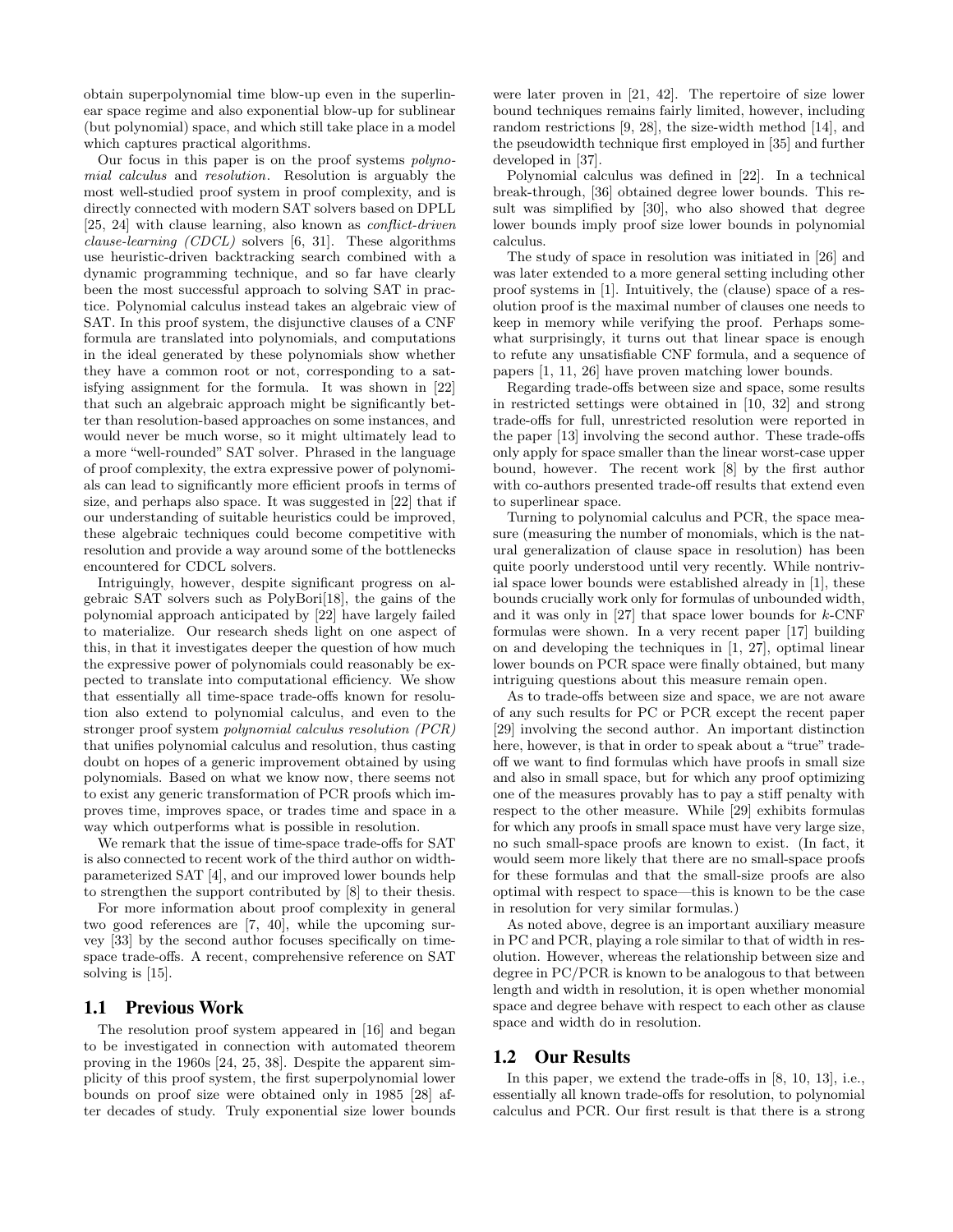trade-off between degree and monomial space in polynomial calculus and PCR, completely analogous to the trade-off between width and clause space in resolution. (We refer to Sections 2 and 3 for definitions of terminology and notation used below.)

THEOREM 1. There is a family of explicitly constructible 3-CNF formulas  $F_n$  of size  $\Theta(n)$  that can be refuted in polynomial calculus in degree  $Deg_{\mathcal{PC}}(F_n \vdash \bot) = O(1)$  and also in monomial space  $Sp_{\mathcal{PC}}(F_n \vdash \bot) = O(1)$ , but such that for any PCR refutation  $\pi_n : F_n \vdash \bot$  it holds that  $Sp(\pi_n) \cdot Deg(\pi_n) =$  $\Omega(n/\log n)$ .

What this theorem says is that although the formulas  $F_n$ can be refuted in essentially minimal degree and essentially minimal space even in PC, when we optimize one of these measures the other has to blow up to almost worst possible in PCR (the worst-case upper bound for both measures is linear in  $n$ ). This result follows by studying the same so-called pebbling formulas as in [10] and doing a careful analysis of the proofs in [13], which yields a very useful generalization of the techniques there.

Our first set of time-space trade-off results follow by applying the same generalization of [13] to other pebbling formulas. Combining this with random restrictions, we obtain trade-offs where the upper bounds hold for PC (and resolution) while the lower bounds apply for the stronger PCR proof system. There is a slight loss in the parameters as compared to the results for resolution in [13], however, which is due to the random restriction argument, and in particular we do not get tightly matching upper and lower bounds. The trade-offs obtained are still fairly dramatic, though, and a nice extra feature is that they also hold even if we allow the PCR refutations to use exponentially stronger semantic rules where anything that follows semantically from what is currently in memory can be derived in one single step.

As in [13], we get a whole collection of trade-offs, and we only give two concrete examples here. The first example is that for arbitrarily small but growing space complexity, there can be superpolynomial size-space trade-offs for PC and PCR.

THEOREM 2. Let  $g(n) = \omega(1)$  be any arbitrarily slowly growing function<sup>1</sup> and fix any  $\varepsilon > 0$ . Then there are explicitly constructible 6-CNF formulas  $\{F_n\}_{n=1}^{\infty}$  of size  $\Theta(n)$ such that the following holds:

- The formulas  $F_n$  are refutable in polynomial calculus in total space  $O(g(n))$ .
- There are PC refutations  $\pi_n$  of  $F_n$  in simultaneous size  $O(n)$  and total space  $O(n/g(n)^2)^{\frac{1}{3}}$ .
- Any PCR refutation of  $F_n$  in  $O((n/(g(n)^3 \log n))^{\frac{1}{3}-\varepsilon})$ monomial space must have superpolynomial size.

Note that this trade-off is quite robust in the sense that for the whole range of space from  $\omega(1)$  up to almost  $n^{1/3}$ the proof size required is superpolynomial. Note also that the trade-off result is nearly tight in the sense that the superpolynomial lower bound on size in terms of space reaches up to very close to where the linear upper bound kicks in.

As a second example, we state a trade-off where the proof size blows up exponentially when space is optimized.

THEOREM 3. There is a family of explicitly constructible 6-CNF formulas  ${F_n}_{n=1}^{\infty}$  of size  $\Theta(n)$  such that the following holds:

- 1.  $F_n$  is refutable in PC in total space  $O(n^{1/11})$ .
- 2. There are PC refutations  $\pi_n$  of  $F_n$  in simultaneous size  $O(n)$  and total space  $O(n^{3/11})$ .
- 3. Any PCR refutation of  $F_n$  in monomial space at most  $n^{2/11}/(10 \log n)$  must have size at least  $(n^{1/11})!$ .

As in [13], the fact that we are working with pebbling formulas means that we can only get time-space trade-offs in the sublinear space regime using these techniques, however. For our second set of time-space trade-off results, we instead study so-called Tseitin formulas and lift the tradeoffs in [8] from resolution to PCR. In resolution, these are the only known trade-off lower bounds which hold for superlinear space. Quantitatively, what they show is that if the space is reduced below a polynomial factor of the size of the smallest known proofs, the size must grow as a superconstant power of the optimal size. Besides strengthening this result to PCR, we modify the construction and simplify the technical analysis significantly, which allows us to obtain our trade-offs for 8-CNF formulas, and not just for CNF formulas of unbounded width as in [8].

THEOREM 4. Let  $F$  be a field of odd characteristic. There is an explicitly constructible family of 8-CNF formulas  $\{F_{n,w}\},$ with  $1 \leq w \leq n^{1/4}$ , which are of size  $\Theta(n)$  and have the following properties:

- 1. The formulas  $F_n$  have resolution refutations in (short) length  $L(\pi_n) \leq n^{O(1)}2^w$  and clause space  $Sp(\pi_n) \leq$  $2^w + n^{O(1)}$ .
- 2. They also have refutations  $\pi'_n$  in (small) clause space  $Sp(\pi'_n) = \mathcal{O}(w \log n)$  and length  $L(\pi'_n) \leq 2^{\mathcal{O}(w \log n)}$ .
- 3. For any PCR refutation  $\pi_n$  of  $F_n$  over  $\mathbb F$ , the proof size is bounded by  $S(\pi_n) = \left(\frac{2^{\Omega(w)}}{S_n(\pi_m)}\right)$  $\frac{2^{\Omega(w)}}{Sp(\pi_n)}\bigg)^{\Omega\left(\frac{\log\log n}{\log\log\log n}\right)}.$

In fact, the parameter w in  $F_{n,w}$  is the tree-width of the formula, and this is the reason for the connection with [4] discussed above. In this paper, it was shown that the resolution upper bounds in Theorem 4 can in fact be obtained by a tree-width based algorithm with little overhead, and furthermore that a smooth trade-off upper bound exists between the two ranges. It was conjectured in [4] that this algorithm cannot be improved, which if true would have significant computational complexity consequences.

The lower bounds in Theorem 4 can be interpreted as evidence supporting at least a weak form of the conjecture—it places hard limits on how much a restricted class of algorithms could concievably improve over the algorithm in [4]. While an important open question in this regard is improving the exponent obtained in the lower bound argument, it is also interesting from the standpoint of the conjecture to generalize the lower bound to stronger proof systems, since this will cover a broader class of algorithms.

<sup>&</sup>lt;sup>1</sup>Technically speaking, we also need  $g(n) = O(n^{1/7})$  here, but this restriction is inconsequential since for faster-growing functions we obtain even stronger trade-offs by other means.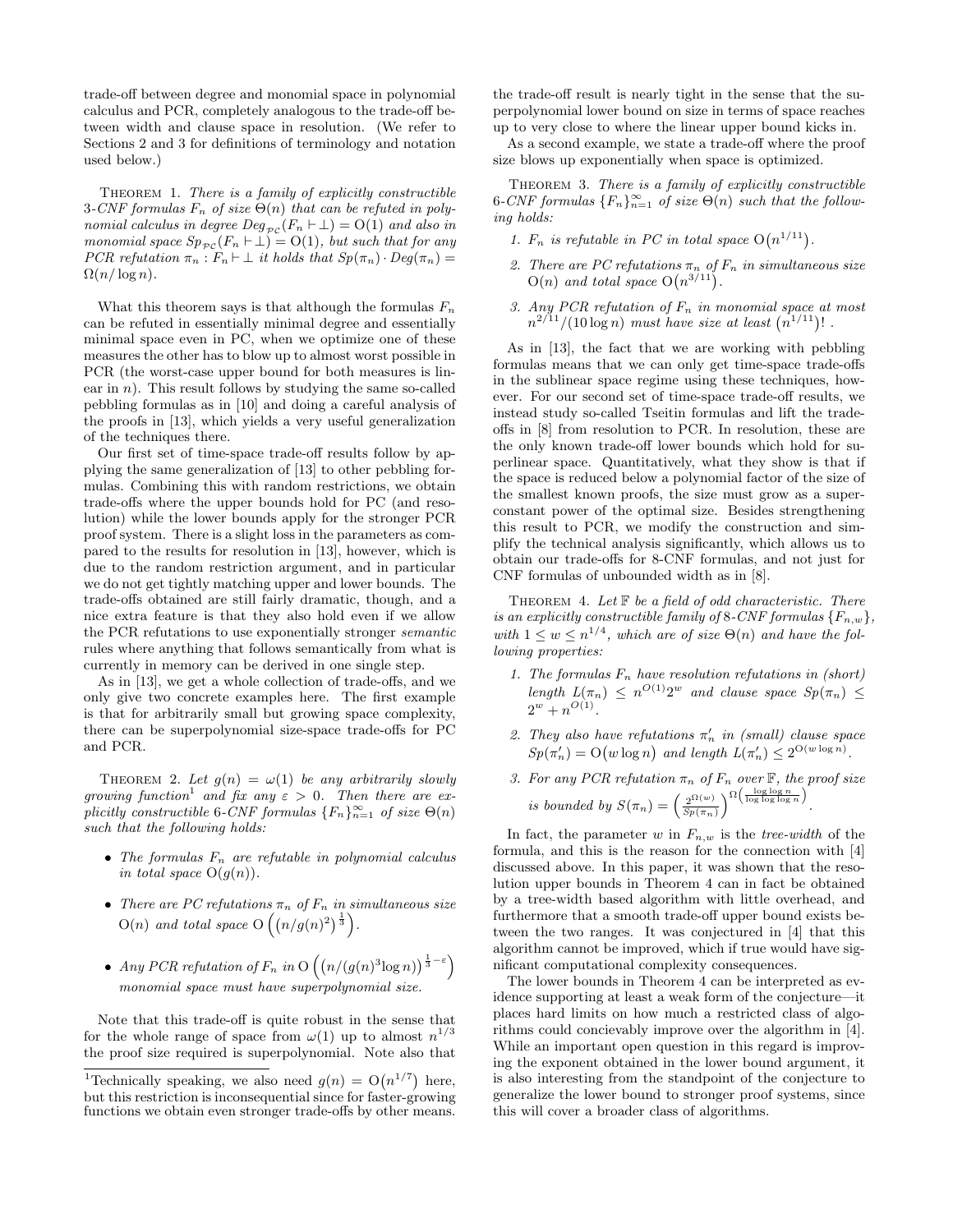# 1.3 Organization of This Paper

We briefly review preliminaries in Section 2. In Section 3, we give a more detailed overview of our results and describe the main technical ingredients in the proofs. Section 4 contains concluding remarks. Due to space constraints, most of the low-level technical details have had to be omitted, but the formal proofs can be found in the upcoming full-length version.

## 2. PRELIMINARIES

We consider Boolean formulas over a set of variables  $X =$  $\{x_1, \ldots, x_n\}$ . A *literal* is a variable x or its negation  $\overline{x}$ . Sometimes the notation  $x^1$  and  $x^0$  will be handy for unnegated and negated literals, respectively, where  $x^b$  is true if  $x = b$ . A *clause* is a disjunction of literals (without loss of generality over distinct variables), and a CNF formula is a conjunction of clauses. We think of clauses as being specified by their sets of literals, and CNFs as specified by their sets of clauses. We write  $Vars(C)$  to denote the set of variables appearing in a clause C. The width  $W(C)$  of a clause C is  $|Vars(C)|$  and the width of a formula (or sequence of clauses) F is  $\max_{C \in F} \{W(C)\}.$  The size of a CNF formula F is the total number of literal occurrences, i.e.,  $\sum_{C \in F} W(C)$ .

The *resolution* proof system operates with clauses and has one rule of inference, the resolution rule

$$
\frac{A \vee x \qquad B \vee \overline{x}}{A \vee B} \ . \tag{1}
$$

A resolution refutation of a CNF formula is a sequence of clauses ending in the unsatisfiable empty clause  $\perp$ , where each clause is either from the formula (an axiom) or follows from two previous clauses by an application of the resolution rule. The term resolution derivation is used more generally to refer to any such sequence of clauses that does not necessarily end with ⊥. Every resolution derivation naturally corresponds to a directed acyclic graph (DAG), in which every clause derived via the resolution rule has a directed edge to a derived clause from each of its antecedents. Note that the same proof DAG can represent many different resolution proofs (depending on the topological sort of the DAG).

In polynomial calculus (PC), clauses are interpreted as multilinear polynomials over some field F. This is done by identifying truth values with the field elements {0, 1}, adding for every variable the *Boolean axiom*  $x^2 - x$ , and translating clauses into polynomials in the natural way. The resulting set of polynomials have a common root—i.e., a satisfying assignment—if and only if the ideal they generate contains 1. A PC refutation is a derivation of 1 using the derivation rules

$$
\frac{p}{x \cdot p} \quad \text{and} \quad \frac{p}{\alpha p + \beta q} \tag{2}
$$

for  $\alpha, \beta \in \mathbb{F}$ .

We will mostly focus on a common extension of polynomial calculus and resolution called polynomial calculus res*olution (PCR)* [1]. In PCR, we have two distinct formal variables for positive and negative literals over a variable, together with the *complementarity axiom*  $x+\overline{x}-1$  enforcing that these two variables take complementary truth values. This permits the direct simulation of resolution with one monomial per clause.

The size of a PC or PCR refutation is measured as the total number of monomials in the refutation (counted with repetitions), whereas length is the total number of derived

polynomials. Every unsatisfiable k-CNF formula trivially has a refutation of length  $O(n)$ , but in general the size of this refutation is exponential.

To measure proof space, we can think of proofs as being presented on a blackboard, where at each step we can write down an axiom, apply an inference rule (to some lines currently written on the blackboard), or erase a line from the blackboard. The space of a proof is then for resolution the maximal number of clauses on the board simultaneously at any time during the proof, and for PC/PCR the maximal number of monomials (counted with repetitions). When studying size-space trade-offs, the size is measured for the same presentation of the proof, where clauses/polynomials appearing multiple times are counted with repetitions.

For any standard definitions, terminology or notation omitted above, we refer to the full-length version of this paper or to [33], which we follow except possibly in minor details.

## 3. OUTLINE OF RESULTS AND PROOFS

Generally speaking, time-space trade-off results are usually established by some variation of the following plan:

- 1. Formalize a notion of work or progress specific to the model and the problem.
- 2. Divide the time period of a hypothetical computation into a large number of equal-sized epochs.
- 3. Prove the following claims:
	- (a) If the epochs are small, then no single epoch makes very much progress.
	- (b) If the space is small, then not much progress can be carried over from one epoch to the next.
	- (c) To solve the problem, the computation needs to make substantial progress summed over all epochs.
- 4. Conclude that if the computation is too short and uses too little space, then this leads to a contradiction.

This approach has been implemented in a wide variety of models, including graph pebbling, straight line programs, branching programs, et cetera. To obtain quantitatively strong trade-offs, i.e., trade-offs exhibiting superpolynomial blow-up, in addition it can be necessary to subdivide into epochs recursively. Frequently, this kind of refined strategy can only be carried out directly in more limited models. One contribution of our work is that we manage to realize such a strategy in a model which is significantly more general than what has previously been possible. To achieve this, we make careful use of restriction and reduction arguments.

In our first set of trade-offs, which extends the results of [13], we combine random restrictions with a space-faithful projection technique, showing that if there existed PCR refutations which were very efficient with respect to time and space on a certain kind of pebbling formulas, then there would be pebbling strategies for the underlying graphs which would be very efficient as well. Thus we are able to lift graph pebbling lower bounds to PCR.

In fact, our result is more general in that we obtain a kind of generic "hardness amplification" result for CNF formulas. We show that if a formula has a mild form of trade-off in resolution, then by making appropriate syntactic substitutions we obtain another formula which has strong trade-off properties in the stronger proof system PCR. Pebbling then comes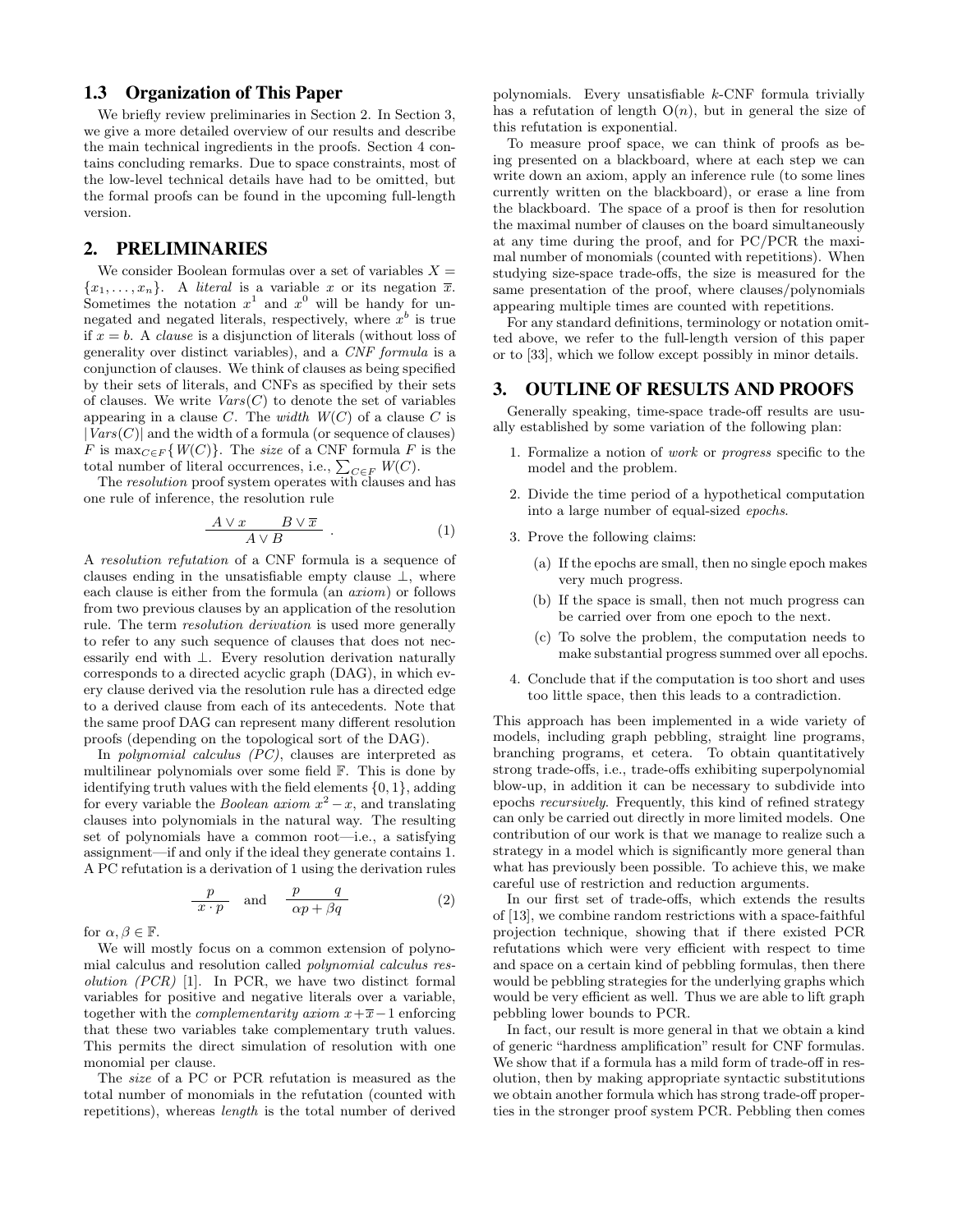into the picture simply because pebbling formulas have exactly the form of weak trade-offs in resolution that we need.

The main technical problem which we overcome is how to reduce PCR refutations of the substituted formulas to resolution refutations of the original formulas in a way that preserves space. In resolution, it is possible to construct space-preserving reductions without using restrictions. Unfortunately, these reductions provably fail for stronger proof systems such as cutting planes and PCR (and even PC), but it turns out that by using random restrictions we can salvage enough of this approach to get strong trade-offs for PCR.

In our second set of trade-offs, which extends the results of [8], we make two contributions. Firstly, we simplify and strengthen the main result in [8] by studying a slightly different formula family with appropriately chosen random restrictions. As a result of this, we can prove trade-offs for k-CNF formulas rather than formulas of asymptotically growing width. Secondly, and more substantially, we manage to implement the overall strategy of [8] in the context of PCR.

This part of our work is different from the generalization of [13] in that it does not obtain a trade-off by reducing to another model of computation—instead, we carry out the plan outlined above directly in the proof system. In [8], this is achieved by using a semantic measure of complexity of clauses as a progress measure. One of the crucial technical steps is to prove an inequality showing that not only are clauses representing different progress levels within a certain range all wide, but that they are also "pairwise wide" in that for any pair of such clauses each clause contains many variables not occurring in the other clause. In the context of polynomial calculus, we would need to prove an analogous result using degree instead of width, but sadly such a claim simply is not true.

We circumvent this obstacle by examining the binomial technique of [19] for degree lower bounds in polynomial calculus. This technique is based on the observation that PC refutations of binomial systems—i.e., where each initial polynomial is a sum of two monomials—have a special form. Binomial systems are never hard with respect to size or space, but can be hard with respect to degree. The paper [19] obtains degree lower bounds by constructing an explicit pseudoideal, and also gives low-degree reductions from other nonbinomial systems to binomial systems. In this way, it is possible to get degree lower bounds for non-binomial systems, which can in turn be used to obtain size lower bounds.

For our purposes, however, we need much more than just degree lower bounds. We therefore refine the technique of [19] by combining the ideas behind the low-degree reduction and the pseudoideal construction. For any PCR refutation of a Tseitin contradiction, we construct a simulation of it by a restricted form of PC which refutes a "Fourier transformed" version of the formula. This simulation does not preserve size or space, but it allows us to obtain a suitable measure of progress for size-space trade-off results. This is because in this restricted setting, the semantic measure is much better behaved, and thanks to this we can prove an analogue of the lemma in [8] discussed above. However, due to the change of variables which occurs it is not true that the simulation commutes with restriction; it is not possible to, e.g., kill the monomials of the "shadow proof" obtained from the simulation with restrictions and argue that the resulting proof simulates the restriction of the original proof. Instead, we use restrictions to eliminate monomials in the

original proof, and use key properties of the simulation to show that they cannot reappear in the shadow proof, thus limiting the progress which can be made during its epochs. We can then carry out the progress measurement argument in the shadow proof to obtain a contradiction, given that the original proof was too short and used too little space.

Thus, by carrying out different parts of the argument of [8] in different contexts and mediating between them with this simulation, we are able to establish quantitatively equivalent lower bounds in full PCR. The only other techniques known for degree lower bounds are from [3, 36]; as far as we are aware none of these techniques yield simulations, nor can they be used to obtain time-space trade-offs in the manner described here.

In the rest of this section, we define the formulas under study and elaborate on the proof techniques used.

#### 3.1 Substitution Formulas

Let F be a CNF formula over variables  $x, y, z, \ldots$  and let  $f: \{0,1\}^d \to \{0,1\}$  be a Boolean function. Then we can obtain a new CNF formula by substituting  $f(x_1, \ldots, x_d)$  for every variable x (where we assume that  $x_1, \ldots, x_d$  are new variables) and then expand to conjunctive normal form. We will write  $F[f]$  to denote the resulting *substitution formula*. For example, for the disjunctive clause  $C = x \vee \overline{y}$  we have

$$
C[\oplus_2] = (x_1 \lor x_2 \lor y_1 \lor \overline{y}_2) \land (x_1 \lor x_2 \lor \overline{y}_1 \lor y_2)
$$
  
 
$$
\land (\overline{x}_1 \lor \overline{x}_2 \lor y_1 \lor \overline{y}_2) \land (\overline{x}_1 \lor \overline{x}_2 \lor \overline{y}_1 \lor y_2)
$$
 (3)

(where  $\bigoplus_2$  denotes binary exclusive or).

One important observation is that if we hit  $F[\oplus_2]$  with a random restriction  $\rho$  that sets one of  $x_1$  and  $x_2$  to a random value for every  $x$  and leaves the other variable unset, then  $F[\oplus_2]$ <sub>c</sub> will be the formula F except possibly for sign flips of the literals. It is well known that restrictions preserve resolution and PCR refutations, and so for any refutation  $\pi : F[\oplus_2] \vdash \bot$  we have that  $\pi \upharpoonright_{\rho}$  is a refutation of F (modulo sign flips). It is not hard to show that if in addition  $\pi$  has small length/size, then it is likely that  $\pi \upharpoonright_{\rho}$  does not have any wide clauses (in resolution) or high-degree monomials (in PCR). This will be useful in what follows.

#### 3.2 Pebbling Contradictions

Pebbling is a tool for studying time-space relationships by means of a game played on DAGs. Pebble games were originally devised for studying programming languages and compiler construction, but found a broad range of applications in computational complexity during the 70s and 80s, which has expanded further during the last decade to cover also proof complexity. The way pebbling results have been used in proof complexity has mainly been by studying socalled pebbling contradictions as defined next.

DEFINITION 5  $([14])$ . Let G be a DAG with source vertices S and a unique sink vertex z. Identify every vertex  $v \in V(G)$  with a variable v. The pebbling contradiction  $Peb_G$  over  $G$  is the conjunction of the following clauses:

- for all  $s \in S$ , a unit clause s (source axioms),
- For all non-sources v with predecessors  $pred(v)$ , the *clause*  $\bigvee_{u \in pred(v)} \overline{u} \vee v$  (pebbling axioms),
- for the sink z, the unit clause  $\overline{z}$  (sink axiom).

If G has n vertices and indegree  $\ell$ , then  $Peb_G$  is an unsatisfiable (1+ $\ell$ )-CNF formula with  $n+1$  clauses over n variables.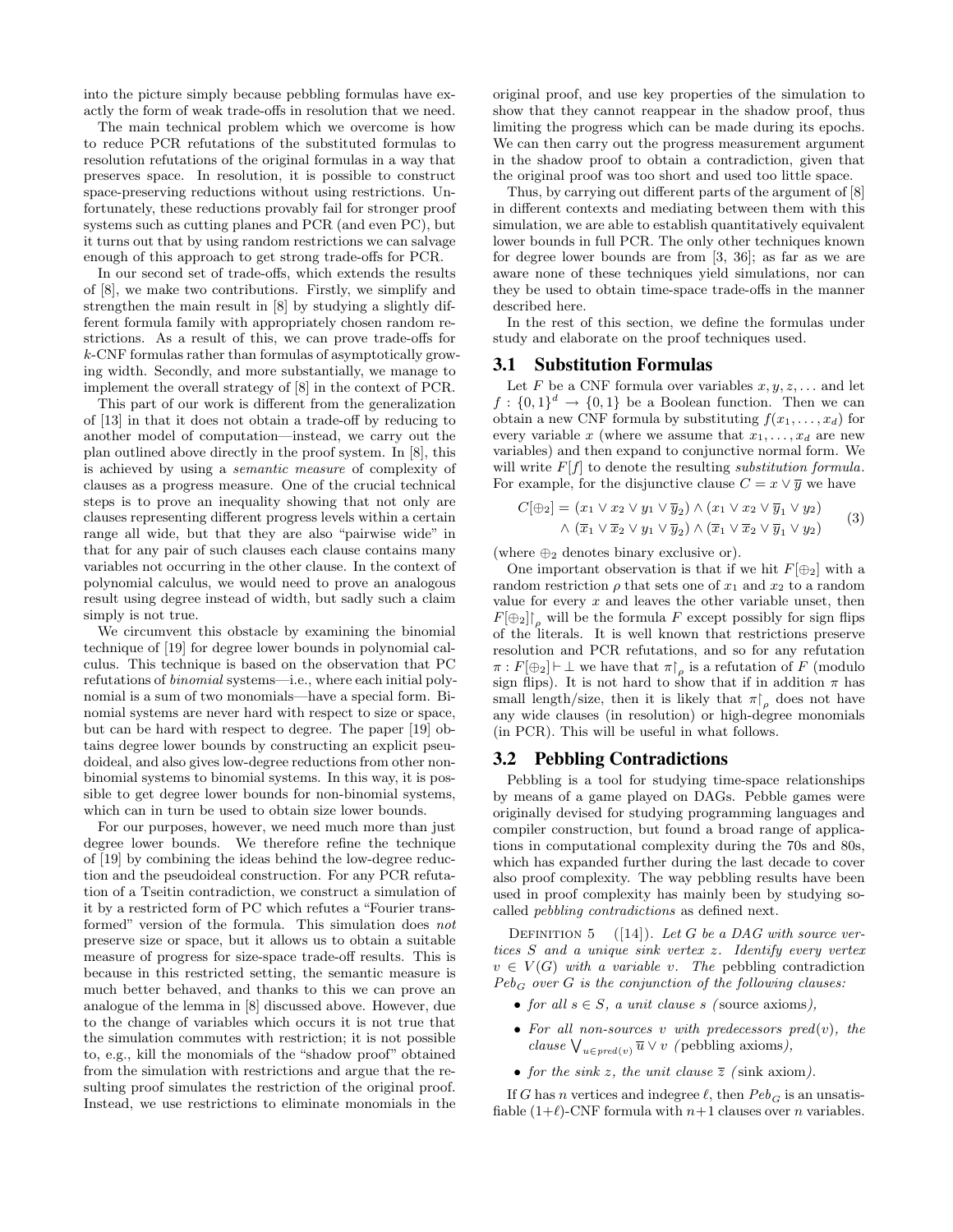## 3.3 Trade-offs Based on Pebbling

A paradigm that has turned out to be fruitful in many contexts in proof complexity is to take a CNF formula family  $\{F_n\}_{n=1}^{\infty}$  with interesting properties, tweak it by substituting some function  $f(x_1, \ldots, x_d)$  for each variable x as described in Section 3.1, and then use this new formula family to prove the desired result. In particular, the time-space trade-offs in [13] are obtained in this way. The techniques in [13] were developed specifically for resolution and the more general k-DNF resolution proof system, but a careful analysis of the proofs reveals that most of the approach can be carried over to other proof systems in a more general setting. We present this general setting below in the hope that it can be useful as an approach for proving space lower bounds and time-space trade-offs for proof systems such as PCR and cutting planes analogous to those for resolution and k-DNF resolution in [13]. And indeed, as we shall see soon, a simple special case of this approach combined with random restrictions already yields nontrivial trade-offs for PCR, albeit with some loss in the parameters as compared to the resolution trade-offs in [13].

The idea is as follows: Start with a CNF formula F which has a (weak) trade-off in resolution between length and variable space (i.e., the number of variables that any refutation must mention simultaneously at some point). Consider some proof system  $P$  and study the substitution formula  $F[f]$ , where  $f$  is chosen to have the right properties with respect to P. Let  $\pi_f$  be any P-refutation of F[f]. Intuitively, we want to argue that whatever  $\pi_f$  looks like, we can extract from this  $\pi_f$  a resolution refutation  $\pi$  of F with related properties. Our way of doing this is to look at the  $P$ -configurations (i.e., snapshots of the blackboard in  $\mathcal{P}\text{-refutations}$ ), define projections of these P-configurations to clauses over  $Vars(F)$ , and then to show that such projections translate P-refutations to resolution refutations. Roughly, our intuition is that if, for instance, a  $P$ -configuration  $D$  implies  $f(x_1, \ldots, x_d) \vee \neg f(y_1, \ldots, y_d)$ , then this should project the clause  $x \vee \overline{y}$ . It will be convenient for us, however, to relax this requirement a bit and allow other definitions of projections as well, as long as they are "in the same spirit." Generalizing [13], we show that any function satisfying the following properties will make this approach work.

DEFINITION 6. Let f be a d-ary Boolean function. Let  $\mathcal P$ be a sequential implicational<sup>2</sup> proof system with space measure  $Sp(\cdot)$ , and let  $\mathbb D$  be any  $\mathcal P$ -configuration over  $Vars(F[f])$ . Then a function proj<sub>f</sub> mapping  $P$ -configurations  $D$  to sets of clauses  $\mathbb C$  over  $Vars(F)$  is an f-projection if it is:

**Complete:** If  $\mathbb{D} \models C[f]$  then the clause C either is in or is derivable from  $proj_f(\mathbb{D})$  by weakening.

**Nontrivial:** If  $\mathbb{D} = \emptyset$ , then  $proj_f(\mathbb{D}) = \emptyset$ .

Monotone: If  $\mathbb{D}' \models \mathbb{D}$  and  $C \in proj_f(\mathbb{D})$ , then C is in or is derivable from  $proj_f(\mathbb{D}')$  by weakening.

**Incrementally sound:** Let  $A$  be a clause over  $Vars(F)$ and let  $L_A$  be the encoding of some clause in  $A[f]$  as a Boolean function of the type prescribed by P. Then if  $C \in proj_f(\mathbb{D} \cup \{L_A\})$ , it holds for all literals  $a \in$  $Lit(A)\backslash \overline{Lit(C)}$  that the clause  $\overline{a}\vee C$  either is in  $proj_f(\mathbb{D})$ or can be derived from  $proj_f(\mathbb{D})$  by weakening.

In order for a projection to be of use, it should also somehow preserve space when going from the proof system  $P$  to resolution. This is captured by the next definition.

DEFINITION 7. We say that  $proj_f$  is space-faithful of degree  $K$  with respect to  $P$  if there is a degree- $K$  polynomial  $Q$ such that  $Q(Sp(\mathbb{D})) \geq |Vars(proj_f(\mathbb{D}))|$  holds for any  $\mathcal{P}$ -configuration  $\mathbb{D}$ . If  $Q(n) = n$ , proj<sub>f</sub> is exactly space-faithful.

We show that if we can define a space-faithful projection for a proof system  $P$  with respect to some space measure in  $P$ , then resolution trade-offs between length and variable space in resolution for  $F$  are amplified to time-space tradeoffs for  $F[f]$  in  $\mathcal P$ . This means that in order to prove timespace trade-offs for, say, PCR or cutting planes, it would be sufficient to design space-faithful projections as defined above. The trade-offs would then follow by applying the projection machinery in an entirely black-box fashion. Although we do not use the full generality of this machinery in the current paper, we nevertheless believe that the development of this black box is an important technical contribution.

Unfortunately, for both PCR and cutting planes it seems very challenging to come up with space-faithful projections with respect to the most interesting space measures in these systems. However, there is a particular measure for which we are able to obtain space-faithful projections for a wide range of proof systems  $P$  (once our refined analysis of [13] reveals that this is what we should be aiming for), namely if we consider variable space not only as the "target measure" in resolution but also in  $P$ . Furthermore, for this measure we can pick the "substitution function"  $f$  to be the identity.

LEMMA 8. Let  $P$  be any sequential implicational proof system and fix f to be the identity function. Then there are exactly space-faithful projections from P to resolution with respect to variable space for any CNF formula F.

This simple but powerful lemma turns out to be sufficient to lift the resolution trade-offs between width and clause space in [10] to the PCR trade-offs between degree and monomial space in Theorem 1.

The next step is to combine Lemma 8 with substitution using exclusive or. If  $\pi$  is a PCR refutation of  $F[\oplus_2]$ , then after hitting  $\pi$  with a restriction  $\rho$  as described above we get a PCR refutation of the original formula  $F$  that is very likely not to contain high-degree monomials. But if all monomials are of small degree, then small monomial space implies small variable space, and this means that we can prove a slightly weaker analogue for PCR of the substitution space theorem in [13] for resolution, as stated next.

THEOREM 9. Suppose that  $F$  is a CNF formula for which any syntactic resolution refutation in variable space at most s must make more than  $T$  axiom downloads.<sup>3</sup> Then any semantic PCR refutation of  $F[\oplus_2]$  in monomial space at most  $s/\log_{4/3} T$  must have size larger than T.

<sup>&</sup>lt;sup>2</sup>Briefly, we say that  $P$  is sequential implicational if a  $P$ -refutation  $\pi$  is a *sequence* of lines  $\pi = \{L_1, \ldots, L_{\tau}\}\$  where each line is semantically implied by previous lines. Note that, e.g., extended Frege does not satisfy this property, since introducing a new extension variable as a shorthand for a formula declares an equivalence that is not the consequence of this formula, but cutting planes, PC and PCR do.

<sup>&</sup>lt;sup>3</sup>It would have been nice to be able to use bounds on refutation length here rather than bounds on the number of axiom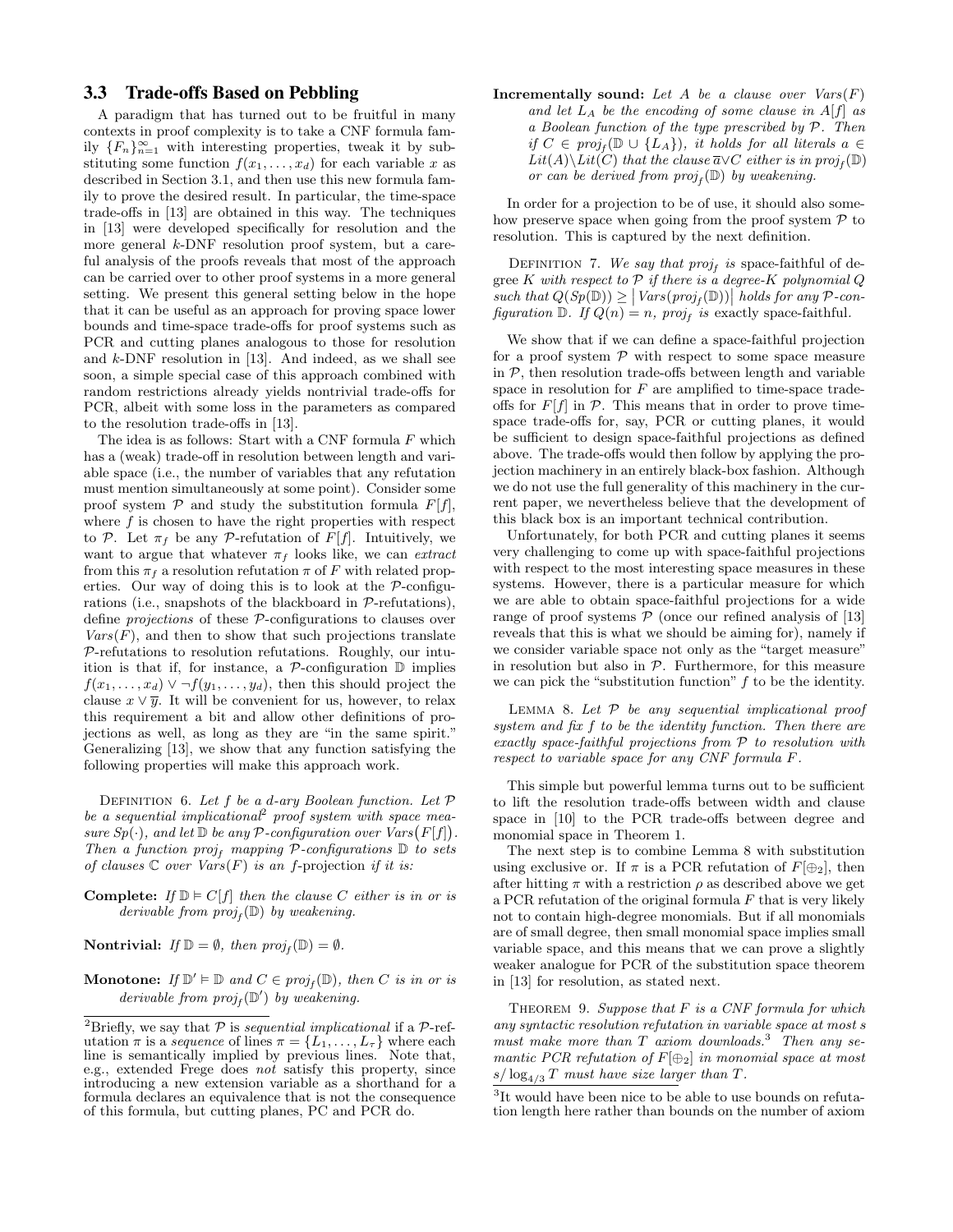PROOF. Let  $\pi : F \vdash \bot$  be a PCR refutation of  $F[\oplus]$  in size  $T$  and monomial space  $s'$ . If we apply a random restriction  $\rho$  to  $F[\oplus]$  as described above, then  $\pi|_{\rho}$  is a PCR refutation of F. Consider some fixed monomial m in  $\pi$ . It is easy to show that  $m\vert_{\rho}$  has degree at most K except with probability  $(3/4)^K$ . Thus, by a union bound we can pick  $\rho$  so that  $\pi$ <sup>[</sup><sub> $\rho$ </sub> is a PCR refutation of F in size at most T, monomial space at most  $s'$ , and degree at most  $\log_{4/3} T$ . This means that the variable space of this refutation is upper-bounded by  $s' \log_{4/3} T$ . Applying the projection in Lemma 8, this results in a resolution refutation doing at most T downloads and never exceeding variable space  $s' \log_{4/3} T$ . This is impossible if  $s' \leq s/\log_{4/3} T$ , and the theorem follows.

The time-space trade-offs for PCR in sublinear space reported in Theorems 2 and 3, as well as several other tradeoff results, now follow by applying Theorem 9 to pebbling formulas substituted with exclusive or. These formulas are all refutable in linear length and constant width simultaneously in resolution, which means that polynomial calculus can simulate these refutations in linear size. In this way, we get trade-off results where the upper bounds hold for syntactic versions of the weaker proof systems resolution and polynomial calculus, whereas the lower bounds hold for the stronger proof system PCR, even when this system is made stronger still by allowing semantic derivation steps.

#### 3.4 Tseitin Contradictions

Tseitin contradictions [41] encode the principle that every undirected graph has even total degree.

DEFINITION 10. Let  $G = (V, E)$  be an undirected graph and  $\chi : V \to \{0,1\}$  a function such that  $\bigoplus_{v \in V} \chi(v)$  is odd. Identify each edge  $e \in E$  with a variable  $x_e$ , and for a vertex  $v \in V$  and value  $b \in \{0, 1\}$  let

$$
PARITY_{v,b} = \bigwedge \left\{ \bigvee_{e \ni v} x_e^{a(e)} \; \middle| \; \bigoplus_e (a(e) \oplus 1) \neq b \right\}
$$

be the CNF representation of the constraint  $\bigoplus_{e \ni v} x_e = b$ . Then the Tseitin contradiction on  $(G, \chi)$  is

$$
Ts(G,\chi) = \bigwedge_{v \in V} PARITY_{v,\chi(v)}.
$$

Since each edge is counted twice in  $Ts(G, \chi)$ , the parity constraints cannot all be satisfied if the overall parity of  $\chi$  is odd. We will frequently suppress the reference to  $\chi$  above, since when G is connected any two odd-parity functions yield equivalent formulas for all practical purposes.

When the degree of the graph is bounded by  $d$ , each local parity constraint for a vertex can be written as a CNF formula with at most  $2^{d-1}$  clauses of width d, and hence  $Ts(G)$ has at most  $2^{d-1}|V|$  clauses in total.

#### 3.5 Trade-offs for Tseitin Contradictions

A useful tool when proving lower bounds in resolution are semantic measures of clause complexity as introduced by Ben-Sasson and Wigderson [14], i.e., measures of the form

$$
\mu_{\mathcal{A}}(C) = \min\{|S| : S \subseteq \mathcal{A}, S \models C\},\tag{4}
$$

where  $C$  is a clause and  $A$  is a collection of axioms (or sets of axioms). In the context of Tseitin contradictions  $Ts(G)$ , the semantic measure of a clause is defined to be the size of a smallest subset of the vertices of G such that the parity constraints over these vertices semantically imply the clause. Tseitin contradictions cannot be refuted without using parity constraint clauses for all vertices, so in the course of the proof information from all vertices must be aggregated. If the graph  $G$  has a large isoperimetric number—i.e., if every medium-sized set of vertices have many edges leaving the set—then the formula  $Ts(G)$  will be hard to refute.

In [8] it was shown how to use the semantic measure as a progress measure to get not only size lower bounds but also size-space trade-offs for Tseitin contradictions in resolution. This strategy considers multiple ranges of intermediate complexity values for clauses, and requires quite specific and strong isoperimetric properties. The argument works for graphs that not only have a certain extended isoperimetry property, but also maintain this property after having a constant fraction of randomly chosen edges removed (corresponding to the formula being hit by a random restriction). This creates significant complications at a fairly low level of the argument, and necessitates the use of rather dense graphs, so that the trade-off can only be shown to hold for CNF formulas of unbounded width. We get a cleaner and simpler proof by instead considering multigraphs and using appropriate restrictions operating on them. This makes the argument more transparent and enables us to prove tradeoffs for CNF formulas of constant width (which, as noted in, e.g., [1], is the preferred setting when studying space in proof complexity).

As in [8], our construction requires graphs with an extended isoperimetry property, which is formalized as follows.

DEFINITION 11. Let  $G = (V, E)$  be an undirected graph and  $(W, t_0, r)$  be associated parameters. Call a vertex set  $S \subseteq V$  of size  $t_0 \leq |S| \leq |V|/2$  medium-sized. The boundary of S is  $\delta(S) = \{(u, v) \in E \mid u \in S, v \in V \setminus S\}$ , i.e., the set of edges with exactly one endpoint in S.

We say that G has the extended isoperimetry property with parameters  $(W, t_0, r)$  if any sequence of medium-sized sets of vertices  $S_1, \ldots, S_k \subseteq V$  such that  $|S_{i+1}| \geq r \cdot |S_i|$  for all i satisfies the inequality  $\left|\bigcup_{i} \delta(S_i)\right| \geq k \cdot W$ .

So-called grid graphs (with vertices indexed by integer coordinates  $(i, j)$  and edges to adjacent coordinates  $(i, j \pm 1)$ ,  $(i \pm 1, j)$  can be shown to have this property.

LEMMA 12. A  $w \times \ell$  grid graph, where  $4w^2 \leq \ell \leq 2^w$ , satisfies the extended isoperimetry property with parameters  $(w, 4w^3, 2 + \epsilon)$  for any  $\epsilon > 0$  and any large enough w.

For Tseitin contradictions, vertex set boundaries are related to the semantic complexity measure  $\mu$  as follows.

LEMMA 13  $([14])$ . Let S be a minimal vertex set witnessing the complexity  $\mu(C)$  of a clause C derived from  $Ts(G)$ in resolution. Then  $\delta(S) \subseteq Vars(C)$ .

We now formalize the idea that the semantic measure  $\mu$ can be used as a tool to obtain time-space trade-offs. The following lemma is straightforward to prove by induction.

Lemma 14. Fix any unsatisfiable CNF formula F with associated semantic measure  $\mu_F$  and any sequential implicational proof system. Let  $\mu^*(\cdot) = \lfloor \log_2 \mu_F(\cdot) \rfloor$  and let  $K_{lo}, K_{hi}$ 

downloads. This is clearly not possible, however. The reason for this is that the proof refuting  $F[\oplus_2]$  is allowed to use any arbitrarily strong semantic inference rules, and this can lead to exponential savings compared to syntactic resolution. But, happily, the bound in terms of axiom downloads turns out to be exactly what we need for our applications.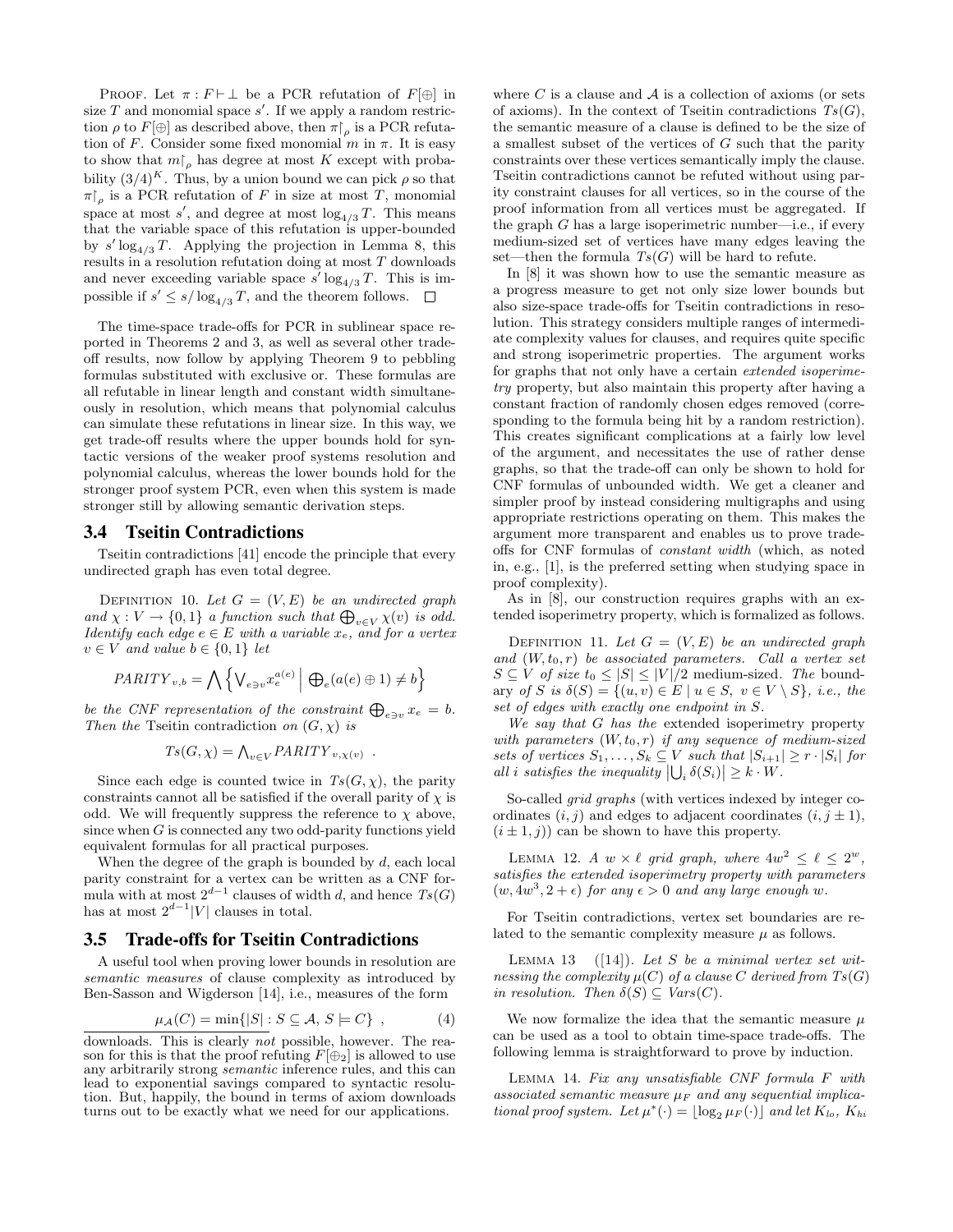be fixed integers. If a refutation of  $F$  is divided into consecutive subderivations, or epochs, and further subdivided recursively into subepochs to a recursive depth of h, then for any integer k at least one of the following cases apply:

- 1. There exists an epoch at a leaf in the recursive tree which contains formulas with at least  $(K_{hi} - K_{lo} + 1)$ .  $k^{-h}$  distinct values in [ $K_{lo}$ ,  $K_{hi}$ ] under  $\mu^*$ .
- 2. There exists an epoch such that the formulas in memory during the breakpoints between the epochs in its immediate children contain formulas with at least k distinct values in  $[K_{lo}, K_{hi}]$  under  $\mu^*$ .

To apply this lemma, consider Tseitin formulas over grid graphs G, do  $\oplus_2$ -substitution in  $Ts(G)$  (which yields the formula  $Ts(G'')$  over the multigraph  $G''$  with two copies of each edge in  $G$ ), and hit any resolution refutation of  $Ts(G)[\oplus_2] = Ts(G'')$  with a random restriction as described in Section 3.1. Since  $G$  satisifies extended isoperimetry, the clauses in Lemma 14 are collectively wide. For this very reason, however, a random restriction would have been very likely to kill at least one of these clauses. Trading off parameters appropriately, we obtain strong time-space trade-offs.

Unfortunately, this strategy breaks down in polynomial calculus. Naively, one would hope to use the analogy between resolution width and PC degree and just carry out the plan above. However, we cannot obtain degree bounds from the semantic measure because it is not true that medium complexity polynomials are necessarily of high degree, and existing degree lower bound techniques do not seem to yield progress measures of the kind needed for Lemma 14.

One such lower bound technique is to do a linear transformation of the variables. In the context of PCR over a field of odd characteristic, consider rewriting the Tseitin parity constraints so that the variables take values in  $\{+1, -1\}$  rather than  $\{0, 1\}$ . It is not hard to see that the degree needed to refute this "Fourier-transformed"  $\{\pm 1\}$ -Tseitin formula is the same as for the original  $\{0, 1\}$ -Tseitin formula, and [19] gave tight upper and lower degree bounds for the former exploiting the fact that its polynomials have a simple binomial form. While using this machinery in our setting can easily establish that any refutation must contain many monomials corresponding to boundaries for vertex sets of many different sizes, by itself this does not suffice for time-space trade-offs. We must also be able to show how these monomials are related, so that we can track progress made by a refutation.

We resolve this issue by translating PCR refutations of Tseitin formulas to refutations of the Fourier-transformed formulas in the binomial polynomial calculus subsystem used in [19]. It turns out that in binomial PC a suitable progress measure can be found, so the plan above can be carried out there. Thanks to the following key property of the binomial PC simulation of the original refutation we can then translate back again to PCR.

LEMMA 15. The simulation of  $PCR$  on  $Ts(G)$  (in variables  $\{x_e\}$ ) by binomial PC on the  $\{\pm 1\}$ -Tseitin formula (in *variables*  $\{y_e\}$  *is* conservative with respect to monomials:

• If for some configuration of the simulated refutation no monomial appears which contains the set of variables  $\{x_e \mid e \in E'\}$  for some  $E' \subseteq E$ , then the corresponding configuration of the simulating refutation does not contain any monomials containing all of  $\{y_e : e \in E'\}.$ 

• If for some time period in the simulated refutation no monomial contains the set of variables  $\{x_e \mid e \in E'\}$ for some  $E' \subseteq E$ , then the corresponding time period of the simulating refutation does not contain any monomials containing all of  $\{y_e : e \in E'\}.$ 

Since the simulation is not efficient with respect to size and space, the images of epochs under the simulation have wildly differing sizes in general. However, for the binomials we can recover a degree-analogue of the width lower bound in resolution without losing much, as stated next.

LEMMA 16. Suppose that  $G = (V, E)$  has the extended isoperimetry property with parameters  $(w, t_0, r)$ , and as before let  $\mu^*(\cdot) = \lfloor \log_2 \mu(\cdot) \rfloor$ . Then for any binomials  $b_1, \ldots, b_k$ with distinct complexities between  $t_0$  and  $\mu^*(\perp)$  it holds that

$$
\left| \bigcup Vars(b_i) \right| \ge \Omega(k \cdot w) \quad . \tag{5}
$$

Using the semantic measure in binomial PC together with the division of the refutation into epochs in Lemma 14, we can obtain many monomials of collectively high complexity either within a single epoch or at a collection of breakpoints in the simulating refutation. Then we can apply Lemma 15 to lift these monomials back to the simulated refutation where they are unlikely to survive a restriction.

PROOF SKETCH FOR THEOREM 4. Let  $G$  be a grid graph satisfying Lemma 16 and let  $\pi$  be any PCR refutation of  $Ts(G)[\oplus_2]$  in size  $S(\pi) = T$  and space  $Sp(\pi) = S$ . Divide  $\pi$  into epochs with each epoch split into m equal subepochs to a recursive depth of  $h$ , with  $m$  and  $h$  to be determined later. Say that the critical set of monomials associated to an internal epoch consists of any monomial appearing at the breakpoints between its children, and that for a leaf epoch the critical set contains all monomials in the epoch.

Applying the random restriction  $\rho$  in Section 3.1, we get that  $\pi|_{\rho}$  is a refutation of  $Ts(G)[\oplus]|_{\rho} = Ts(G)$  (up to sign flips). Let  $\pi^*$  be the induced refutation of the  $\{\pm 1\}$ -Tseitin formula on G with corresponding induced recursive subdivision into epochs. Apply Lemma 14 using thresholds  $\lfloor \log t_0 \rfloor$ ,  $\lfloor \log |V(G)|/2 \rfloor$ , matching the definition of extended isoperimetry. Let I denote the number of intermediate  $\mu^*$ values. Choose k such that  $I \cdot k^{-h} = k$ . Combining the properties of  $\mu^*$  with Lemma 14 implies that the critical set of some induced epoch of  $\pi^*$  contains at least k binomials of distinct complexity values. Thus, by Lemma 16 this critical set contains 2k monomials which collectively contain at least  $\Omega(k \cdot w)$  variables. By Lemma 15, this holds for  $\pi^*$  also.

However, the restriction  $M\vert_{\rho}$  of any small set of monomials  $M$  is unlikely to have  $2k$  monomials which collectively contain many variables. The probability that any fixed  $2k$ -tuple of monomials in the x-variables all survive and have collective width W is at most  $exp(-\Omega(W))$ . By a union bound over all  $2k$ -tuples of  $M$ , the probability that any 2k of the monomials in M have collectively  $\Omega(k \cdot w)$  variables after the restriction is at most  $|M|^{2k} \exp(-\Omega(k \cdot w)).$ 

Choose the parameter m so that  $m^h = (T/S)$  and let  $K = mS = Tm^{-h+1}$ . For this choice of m the sizes of all critical sets of monomials are bounded by K. The probability for any critical set of any induced epoch to contain k distinct complexities with respect to  $\mu^*$  after the restriction is at most  $K^{2k} \exp(-k \cdot w)$ , and there are at most  $m^h$  epochs. Set  $h = k$ . By a union bound, the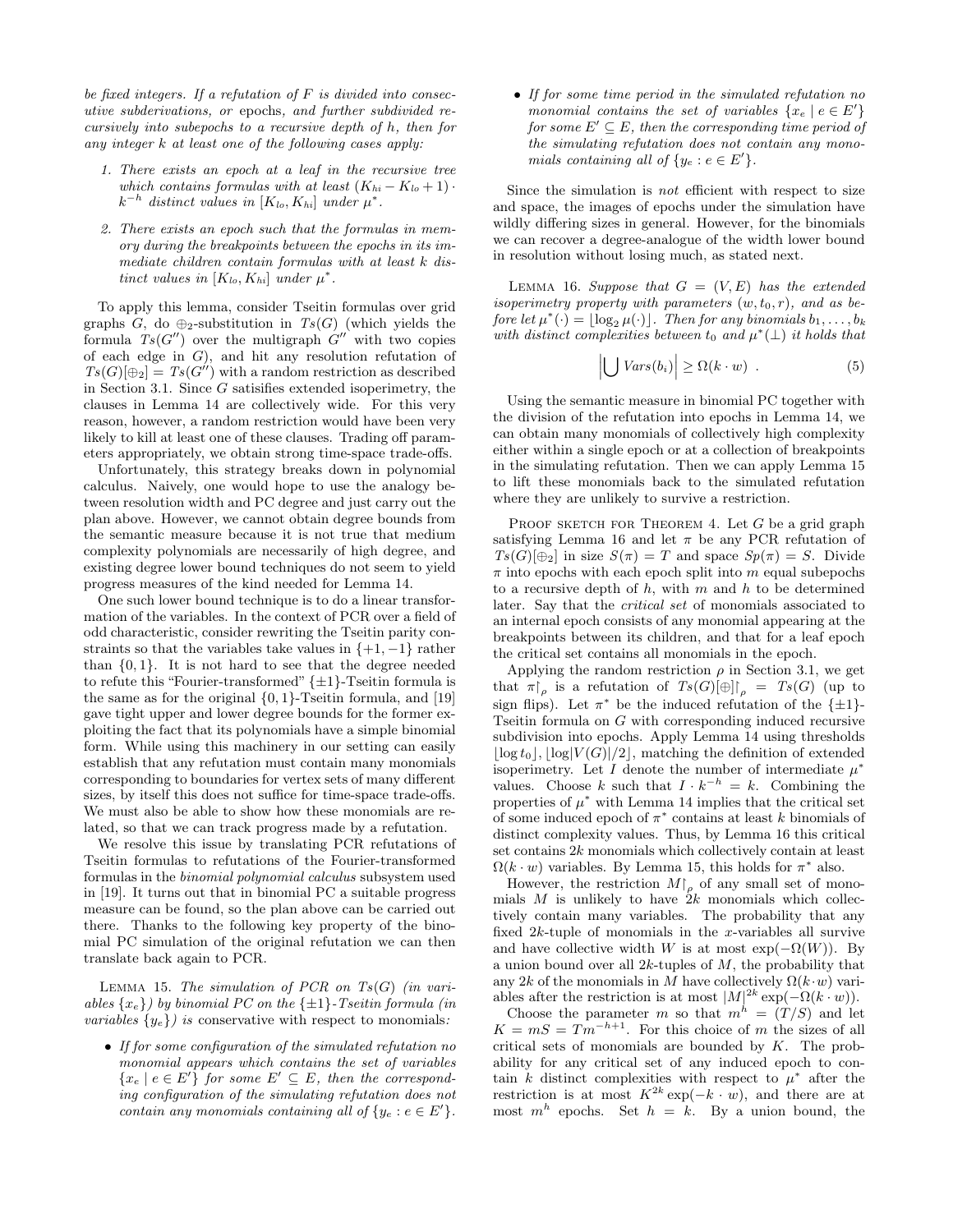probability that any epoch contains k complexities is at most  $(mK^2 \exp(-\Omega(w)))^k$ . On the other hand, by Lemmas 14 and 15, this probability is 1. We conclude that  $T \geq (\exp(\Omega(w))/S)^{\Omega(h)}$ . Since h and k may be set as large as  $\log I/\log \log I$ , and I may be set as large as  $\Omega(\log |V[G]|)$ , ultimately gives  $T \ge (\exp(\Omega(w))/S)^{\Omega(\log \log n / \log \log \log n)}$ .

We conclude this section by commenting on a novel aspect of this result. While we avoided explicitly constructing a complexity measure for PCR, we obtain an implicit measure lifted from the binomial PC simulation. A little reflection reveals that this progress measure is in fact non-local—the complexity of a polynomial depends on the derivation used to obtain it—in contrast to most measures we have seen in the literature. Perhaps this new technique for constructing progress measures could be useful in other contexts as well.

# 4. CONCLUDING REMARKS

In this paper, we report the first trade-off results for polynomial calculus and PCR which rule out simultaneous optimization of different proof complexity measures, in particular proof size and proof space. Loosely speaking, we show that in the worst case it is impossible to do any meaningful simultaneous optimization of size and space. Polynomial calculus and PCR are still not very well understood, however, and there remain several interesting open problems.

One such problem, which has seen exciting developments lately, is to prove lower bounds on space in PCR. It is only very recently that [17, 27] managed to obtain lower bounds for k-CNF formulas, but these bounds all require  $k \geq 4$ . Intriguingly, there are still no superconstant lower bounds for any 3-CNF formula. Also, for several well-known formula families the space complexity remains open.

Another question is how far the analogies go between size, (monomial) space, and degree in PC/PCR on the one hand and length, (clause) space, and width in resolution on the other. In resolution, we know that clause space is an upper bound on width [5], that small width does not say anything about space complexity [12], and that there can be very strong trade-offs between these two measures [10]. In this paper, we have shown that exactly the same kind of trade-off holds between degree and monomial space in PC and PCR. However, we still do not know whether monomial space is an upper bound on degree or whether small degree says anything about the space complexity.

For our time-space trade-off results based on pebbling formulas, it would be very satisfying to remove the loss in the parameters resulting from having to take the logarithm of the proof size. This loss is inherent in the restriction argument, but for resolution it is known how to avoid restrictions completely and instead use the projection machinery in Section 3.3 together with the right kind of substitutions in the formulas to get tight trade-offs. It would be very interesting if something similar could be made to work for PC and PCR, since this would give tight trade-offs (for sublinear space) for these two proof systems and also yield new lower bounds on space similar to what is currently known for resolution.

Looking beyond polynomial calculus, another proof system that would be very interesting to understand is cutting planes. Here open problems abound. Perhaps most obviously, it would be desirable to prove size lower bounds by some other technique than the interpolation used in [34] for, say, Tseitin contradictions or random k-CNF formulas.

As far as we are aware, there are no space lower bounds or "true" time-space trade-offs known for cutting planes. However, the recent results in [29] could be interpreted to suggest that pebbling formulas of the right flavour should inherit time-space trade-offs properties from the graphs in terms of which they are defined not only for the resolution proof system but also for cutting planes. If true, this would mean that the so-called black-white pebble game in [23] could be used to obtain strong trade-offs not only for resolution, k-DNF resolution and PC/PCR, but also for cutting planes.

Finally, it is known that PCR and cutting planes are both strictly stronger than resolution with respect to proof size, and it would seem natural to expect that they should both be stronger than resolution with respect to space as well. As far as we are aware, though, this is open. It would be nice to separate PCR from resolution with respect to space by finding a k-CNF formula that has low monomial space complexity in PCR but large clause space complexity in resolution, and similarly for cutting planes with respect to resolution.

#### Acknowledgements

This article is the result of a long process, and various subsets of the authors would like to acknowledge useful discussions had during the last few years with various subsets of Paul Beame, Eli Ben-Sasson, Arkadev Chattopadhyay, Yuval Filmus, Trinh Huynh, Russell Impagliazzo, Massimo Lauria, Alexander Razborov, and Noga Ron-Zewi.

The work presented in this paper was initiated at the Banff International Research Station workshop on proof complexity (11w5103) in October 2011. Part of the work was also carried out at KTH Royal Institute of Technology, where the visits of the first and third authors were partially supported by the foundations Johan och Jakob Söderbergs stiftelse, Magnus Bergvalls Stiftelse, Stiftelsen Längmanska kulturfonden, and Helge Ax:son Johnsons stiftelse.

The research of the first author was supported by NSF grant CCF-0832797. The second author was supported by grants 621-2010-4797 and 621-2012-5645 from the Swedish Research Council and by the European Research Council under the European Union's Seventh Framework Programme (FP7/2007–2013) / ERC grant agreement no 279611. The third author was supported by National Basic Research Program of China grants 2011CBA00300, 2011CBA00301, NSFC grants no. 61033001, 61073174, 61250110577, and he also acknowledges support from the Danish National Research Foundation and the National Science Foundation of China (under the grant 61061130540) for the Sino-Danish Center for the Theory of Interactive Computation, within which part of this work was performed.

# 5. REFERENCES

- [1] M. Alekhnovich, E. Ben-Sasson, A. A. Razborov, and A. Wigderson. Space complexity in propositional calculus. SIAM J. Comput., 31(4):1184–1211, 2002.
- [2] M. Alekhnovich, A. Borodin, J. Buresh-Oppenheim, R. Impagliazzo, A. Magen, and T. Pitassi. Toward a model for backtracking and dynamic programming. Comput. Compl., 20(4):1–62, 2012.
- [3] M. Alekhnovich and A. A. Razborov. Lower bounds for polynomial calculus: Non-binomial case. In Proc. Steklov Institute of Mathematics, 242:18–35, 2003.